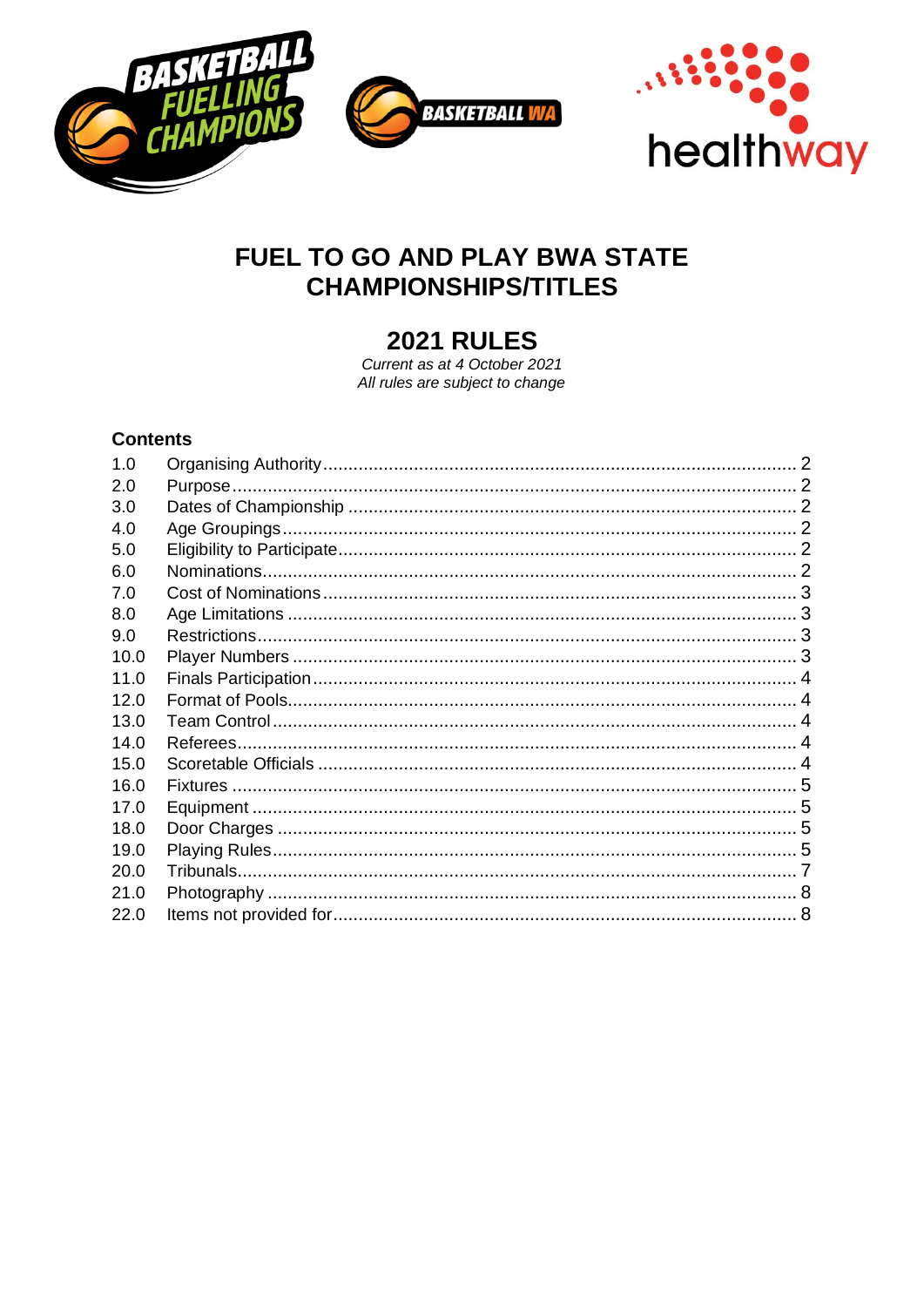# <span id="page-1-0"></span>**1.0 Organising Authority**

The *Fuel to Go and Play BWA State Championships* are under the control of Basketball WA.

## <span id="page-1-1"></span>**2.0 Purpose**

The Championships and Titles, for both Boys and Girls, are held each year in November and December for the purpose of establishing the leading Association teams throughout the state for each age division.

It is also used to help create more interest and competition in our younger boys and girls and improve the standard of Junior Basketball throughout the state.

## <span id="page-1-2"></span>**3.0 Dates and Venue of Championship**

The 2021 BWA State Championships/Titles will be held on the following dates:

| • Boys 13,15 Div. 2 and 3    | 20 & 21 November  |
|------------------------------|-------------------|
| • All Girls Division 2 and 3 | 26,27,28 November |

• Boys 11,17 and 19 Div. 2 and 3 4 & 5 December

• All Championship Divs 10,11,12 December

All games will be held at Bendat Basketball Centre in Floreat.

## <span id="page-1-3"></span>**4.0 Age Groupings**

The 2021 BWA State Championships/Titles will have the following age groupings:

- Boys Under 11, 13, 15, 17 & 19
- Girls Under 11, 13, 15, 17 & 19

## <span id="page-1-4"></span>**5.0 Eligibility to Participate**

Any Basketball WA affiliated association is eligible to enter a team in any of the age groupings in the first three weeks of the Championships.

Regional sides will be permitted into the final weekend of State Titles as South West, Great Southern, Goldfields, Mid West, Pilbara and Kimberley. These teams will be selected through regional trials for selection of sides.

### <span id="page-1-5"></span>**6.0 Nominations**

Each age group is divided into a Championship Division, Second Division and Third Division with only one team from each Association competing in the Championship Title division. Some games may be played on a Friday night to allow for additional teams.

Nomination Forms will be forwarded to Associations in October. Nominations will close on Tuesday 9 November at 5:00pm.

• Association Teams who participated in the 2021 WABL Finals may **NOT** enter a team in the Second Division of any age group **UNLESS** they have entered a team in the Championship Division of that age group. This applies to the age group directly above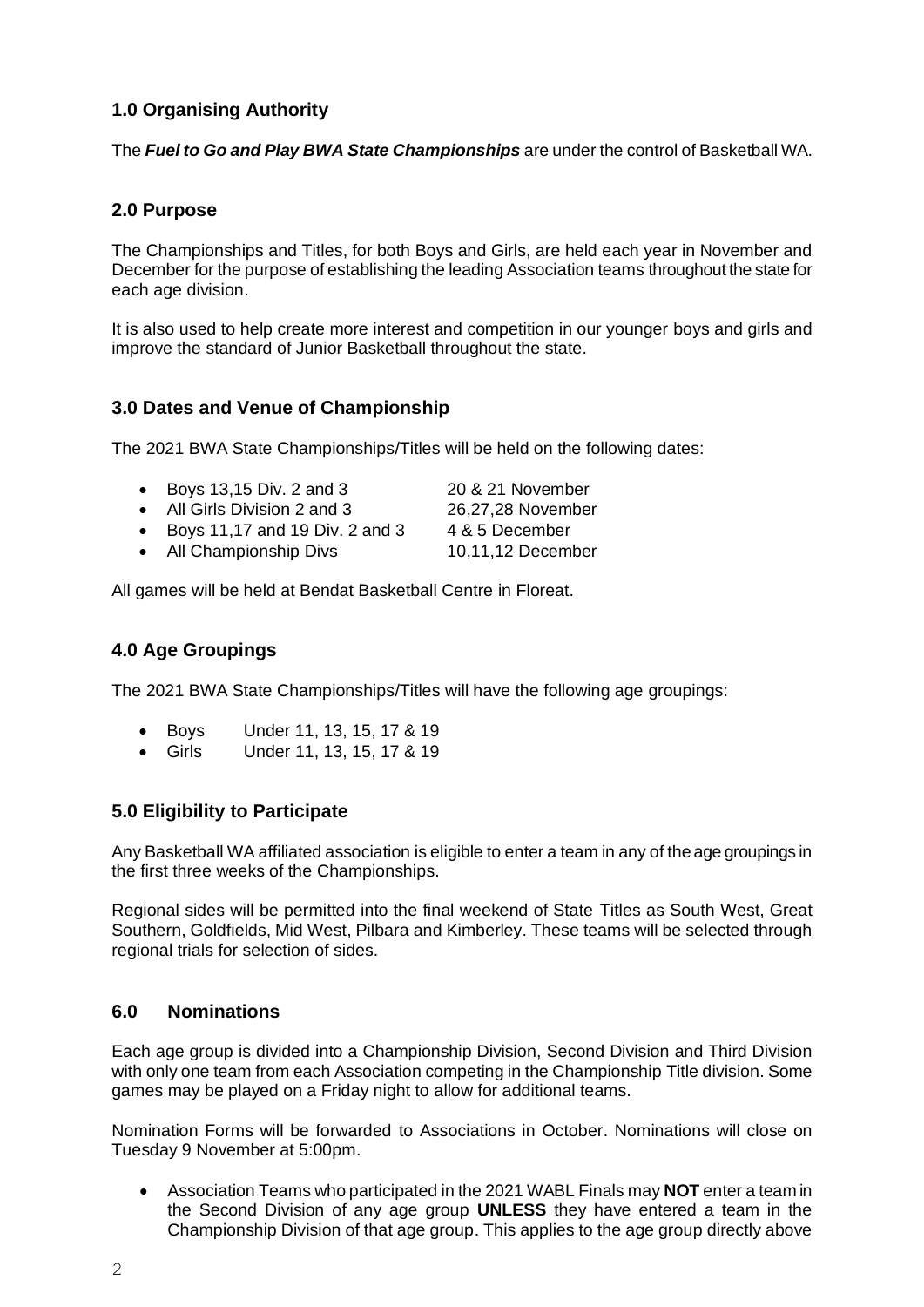their 2021 WABL Division (i.e. an association with a team participating in Under 14 WABL finals must nominate a team into U15 BWA State Championships). This will only apply to WABL Championship Title divisions. Basketball WA may move a team at their own discretion.

- Teams who did not participate in the WABL Finals for their respective age group may enter a team in that age groups second division without first entering a Championship Division team in that age group.
- Associations who participate in NBL1 West may NOT enter a team in the Second Division of the U17 or U19 age groups UNLESS they have entered a team in the Championship Division of that age group. Allowances will be made for teams who did not participate in the 2021 WABL Finals for their respective age groups.
- If an Association only has a men's NBL1 West program (no women's program) then the above rule only applies to the male divisions of the Championships and vice versa.
- Each association may only have one Championship Division team. Additional Second and Third Division teams are allowed and will be accepted based on Court Space and time.
- Basketball WA's decision on acceptances and placement in pools is final.
- Nominations will be capped via the nomination form.

### <span id="page-2-0"></span>**7.0 Cost of Nominations**

The 2021 nomination fee is \$370.00 per team *(GST Included)*. Basketball WA will invoice each Association upon acceptance of nominations. The nomination fee includes \$110 team registration, \$210 player/spectator entry and \$50 free parking levy at Bendat Basketball Centre.

#### *The nomination fee is non-refundable once the nomination due date has elapsed.*

### *Any Association that Withdraws a team after the close of nomination will be fined \$300.00*

### <span id="page-2-1"></span>**8.0 Age Limitations**

To be eligible to participate, all players must be under the prescribed age as at the 31 December of the year in which they will be participating in the BWA State Championships.

### <span id="page-2-2"></span>**9.0 Restrictions**

Players may not change from one **grade** to another during any one weekend of the BWA State Championships.

### <span id="page-2-3"></span>**10.0 Player Nominations**

Each team may only select ten (10) players on Courtside for each game. Players must be nominated into teams via GameDay/SportsTG prior to the weekend commencing. If the game is delayed due to players being entered via search on Courtside, a penalty of 2 points per minute will be enforced.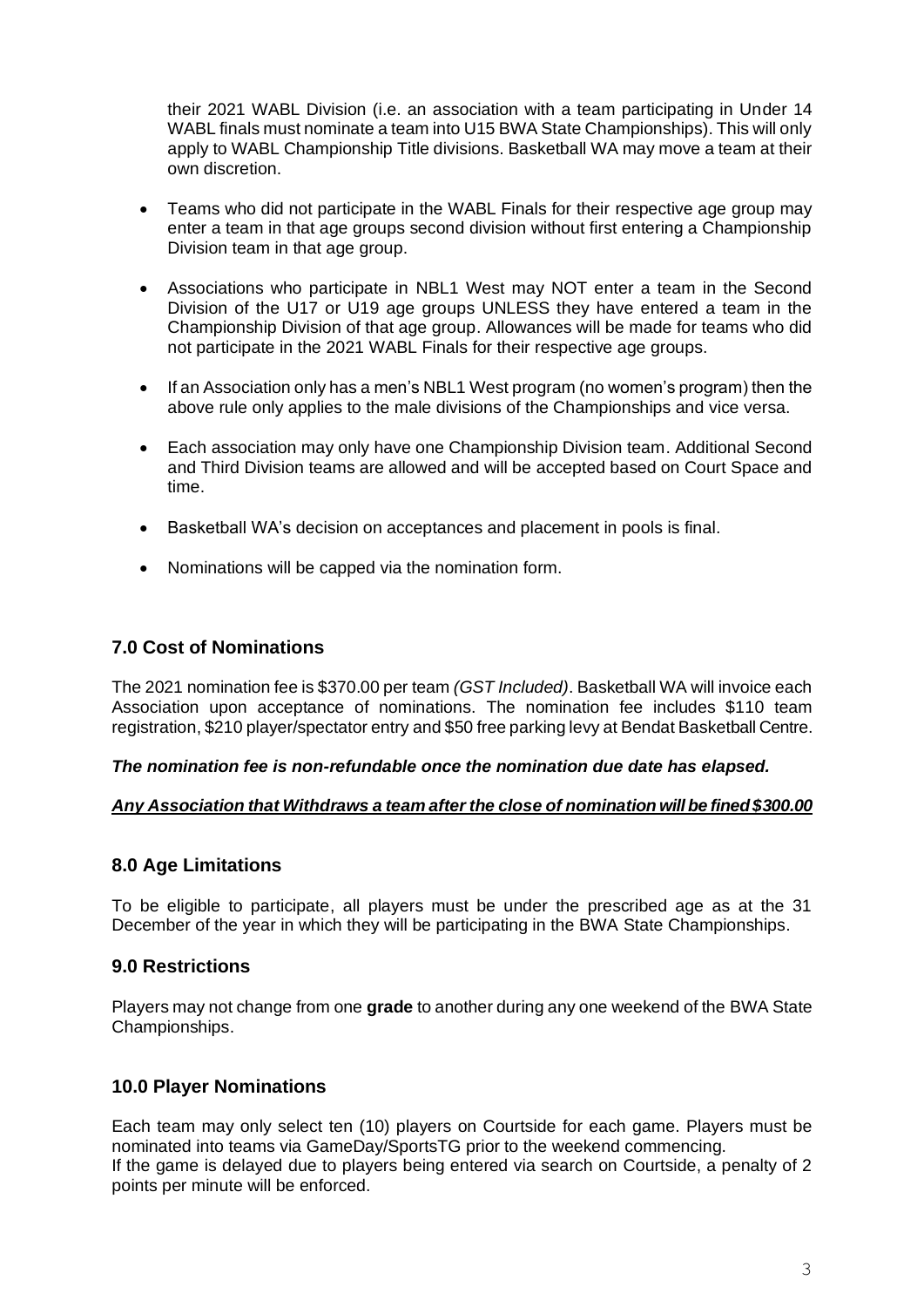## <span id="page-3-0"></span>**11.0 Finals Participation**

Players must play at least a third of qualifying games to participate in the finals.

In the event of a player missing qualifying games because of a commitment to a team representing Western Australia at a National Championship, that player will be deemed to have participated in any fixture played at a time when he/she was unavailable to participate due to that representation.

## <span id="page-3-1"></span>**12.0 Format of Pools**

The formation of pools will be determined by the number of teams nominating and the court time available for each weekend.

Semi finals or Crossovers **may** be played prior to the Grand Finals if time and court space permits. In divisions with 9 or less teams, a single Grand Final will be played.

## <span id="page-3-2"></span>**13.0 Team Control**

Since the BWA State Championships is a Junior Championship, each team nominated must name a coach and manager to be responsible for the players on and off the court. Nominations without full details supplied will not be accepted.

#### <span id="page-3-3"></span>**14.0 Referees**

Referees will be supplied and paid by the nominating Association for the first three weekends of State Championships. Non-appearance of any nominated referee at the time and the court rostered may result in the team concerned being eliminated from the competition. A fine of \$50.00 per offence will be levied by Basketball WA.

#### • **The referee may not be a player from the same division.**

Associations are responsible for the payment of their own referee for all qualifying games. Basketball WA will roster and pay referees for all playoff games and Grand Finals.

Members of the National Referees Development Program (NRDP) will be present over the period of the BWA State Championships to co-ordinate evaluations and to assist Basketball WA in the appointment of referees for the Finals.

All referees will be evaluated on these weekends and these evaluations may be used for accreditation purposes. All accreditation requests should be sent to the Basketball WA Education & Training Officer with as much notice as possible.

The two grand final referees in each Age Group will receive a "Grand Final Referee" Medallion.

The State Titles weekend will have referees centrally rostered by Basketball WA.

#### <span id="page-3-4"></span>**15.0 Scoretable Officials**

Each team must provide a competent Scoretable Official for each of its games, including Finals.

For the Championship Title competitions, BWA may roster and pay shot clock officials.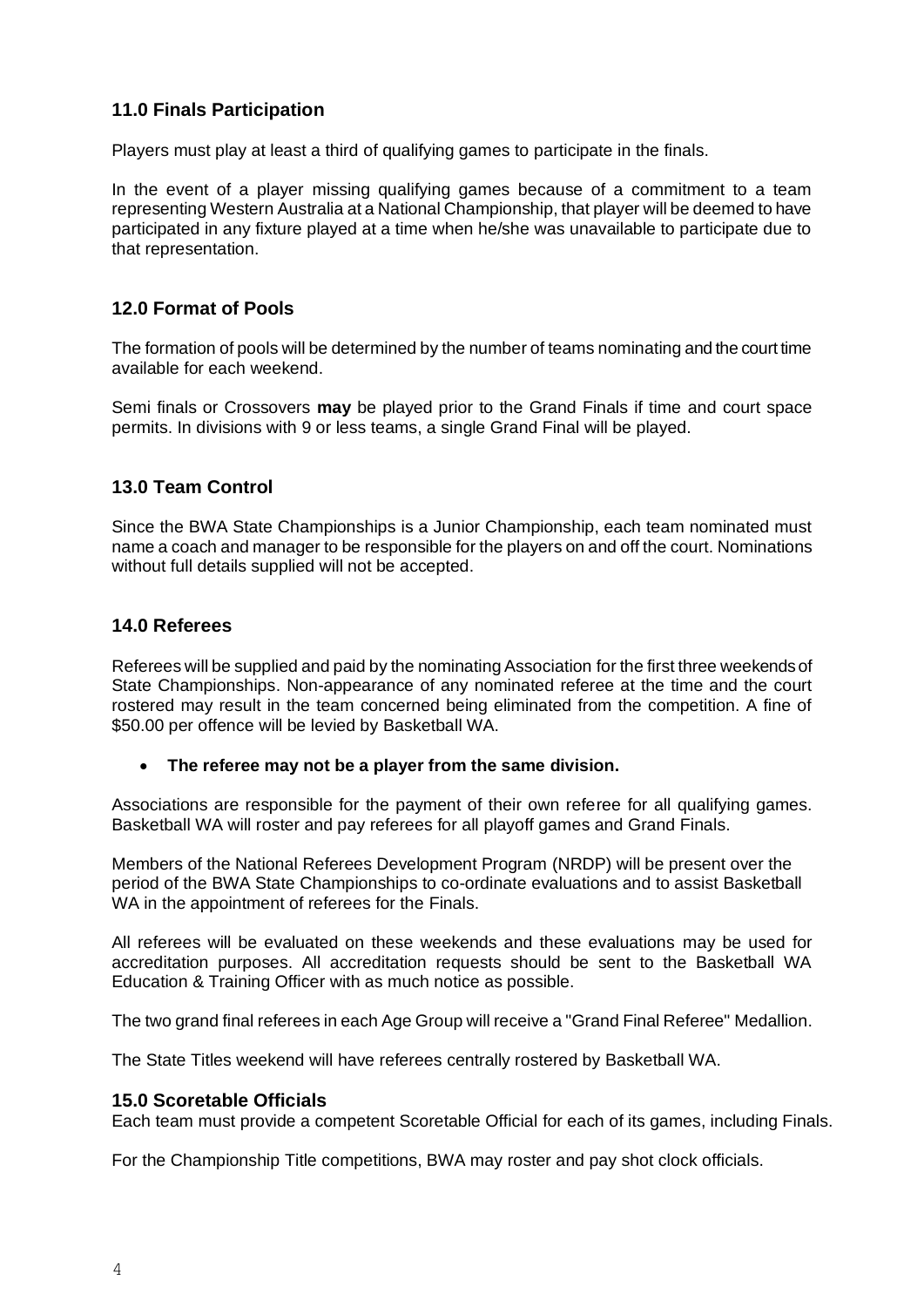## <span id="page-4-0"></span>**16.0 Fixtures**

The compilation of fixtures will be the responsibility of Basketball WA. It is anticipated that play will commence at approximately 7.00AM each day. If need be some games maybe played on Friday night to accommodate all fixtures.

Finals will be played on the Sunday, with the time being determined by nomination numbers.

## <span id="page-4-1"></span>**17.0 Equipment**

All scoring devices and time-clocks will be supplied by Basketball WA.

Teams will supply their own Basketballs.

## <span id="page-4-2"></span>**18.0 Door Charges**

The Nomination Fee covers all personnel for entry and Car Parking across the weekend.

## <span id="page-4-3"></span>**19.0 Playing Rules**

The BWA State Championships will be conducted as per the FIBA Rulebook with the following modifications:

| 19.1 Game Timing |  |  |  |
|------------------|--|--|--|
|------------------|--|--|--|

45 minute time slots comprising of:

- First Half straight fifteen (15) minutes running clock from main clock.
- Half Time three (3) minutes
- Second Half straight thirteen (13) minutes running clock from the main clock, with an *additional* 2 minutes fully timed from own clock.
- Time Outs one per half each team.
- Approx 5 minutes between games
- Shot Clocks to be used for U15, U17 and U19 Championship games.

19.2 Premiership Points

| Win  | 2 Points |
|------|----------|
| Draw | 1 Point  |
| Loss | 0 Points |
| Bye  | 2 Points |

19.3 Drawn Games **In qualifying games the result of a drawn game is** to stand. Each team will receive one (1) point. In Finals games, teams will play extra periods of two (2) minutes, all fully timed.

One (1) Time-out per team each extra period.

There will be one (1) minute intervals between each extra period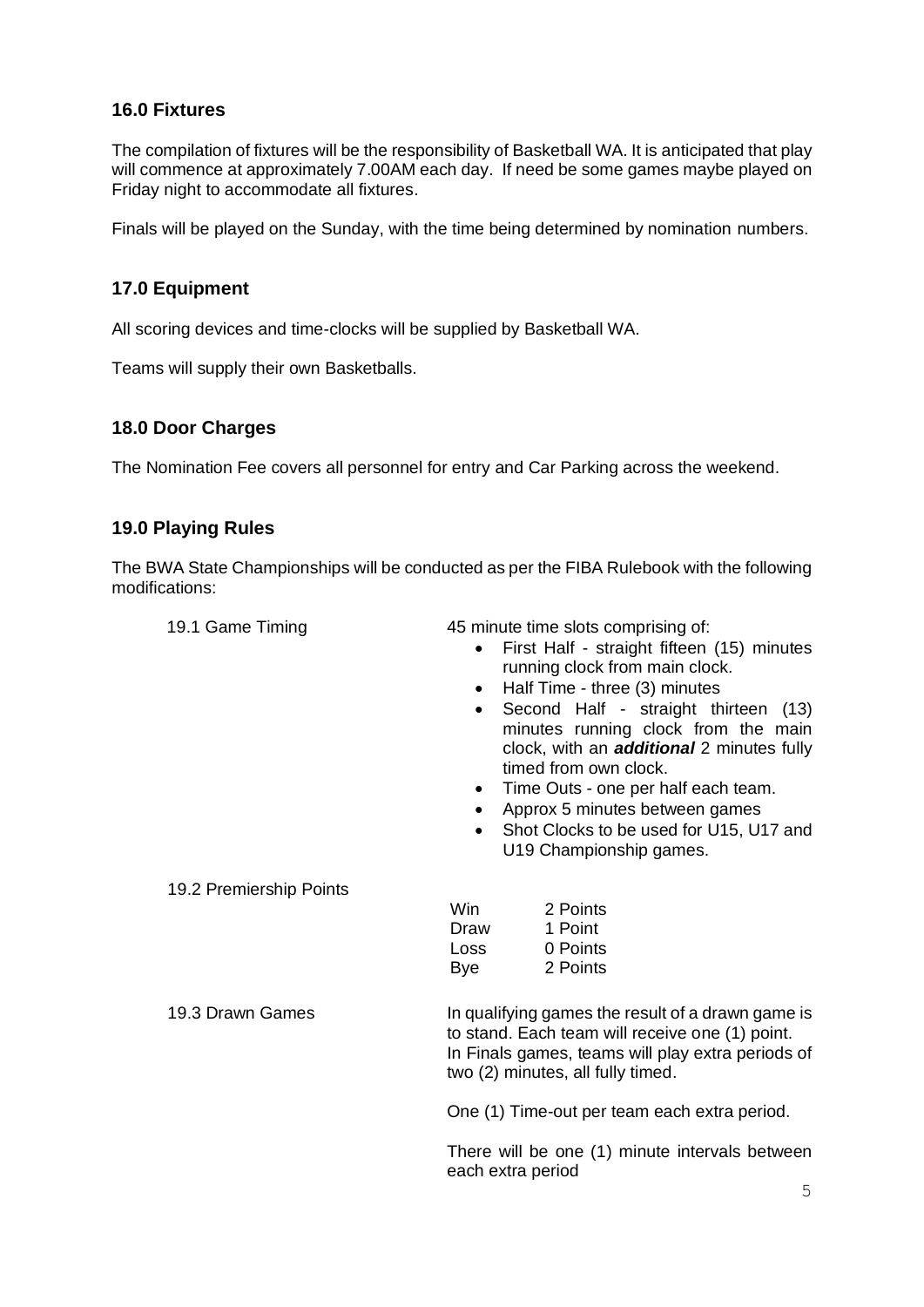| 19.4 Ball Size                | Under 11<br>Under 13                                                                                                                                                                                                        | All other Girls Age Groups<br>All other Boys Age Groups                                                                                                                               | Size 5<br>Size 6<br>Size 6<br>Size 7 |
|-------------------------------|-----------------------------------------------------------------------------------------------------------------------------------------------------------------------------------------------------------------------------|---------------------------------------------------------------------------------------------------------------------------------------------------------------------------------------|--------------------------------------|
| 19.5 No Zone Rule             | All divisions in the Under 11 and Under 13 age<br>groups must play man to man defence as per<br><b>WABL</b> rules.                                                                                                          |                                                                                                                                                                                       |                                      |
|                               |                                                                                                                                                                                                                             | Coaches are responsible for ensuring their team<br>does not play a zone defence in accordance with<br>the Basketball Australia Zone Busters manual<br>(available on www.wabl.asn.au). |                                      |
|                               |                                                                                                                                                                                                                             | All penalties will be issued by the nominated Zone<br>Busters in accordance with the Basketball<br>Australia Zone Busters Manual.                                                     |                                      |
| 19.6 Backboard Height         | Lowered backboards are not used for any age<br>group.                                                                                                                                                                       |                                                                                                                                                                                       |                                      |
| 19.7 Forfeit Points           | If a team is not ready to play 5 minutes after the<br>scheduled starting time a forfeit will be declared,<br>with the result of 10-nil win to the opposition.                                                               |                                                                                                                                                                                       |                                      |
| 19.8 24 Second Device         | A 24 second device will be used for the U15CH,<br>U17CH and U19CH games in the BWA State<br>Titles weekend.                                                                                                                 |                                                                                                                                                                                       |                                      |
| 19.9 Final Placing            |                                                                                                                                                                                                                             | In the event of two or more teams being level on<br>points at the end of the qualifying games, position<br>on the premiership table shall be on the basis of:                         |                                      |
|                               | a)<br>b)                                                                                                                                                                                                                    | Qualifying game head to head.<br>If teams have drawn or not all played one<br>another in the tie, overall percentage will                                                             |                                      |
|                               | C)                                                                                                                                                                                                                          | be used.<br>Semi Finals seedings are based on<br>win/loss ratio followed by percentage.<br>Seedings will be 1v4 and 2v3.                                                              |                                      |
| 19.10 Best Second Placed Team | When there are three pools in a division for finals<br>the best second placed team maybe required.<br>The top team in each pool go through to the<br>finals with the best second placed team to make<br>up the fourth team. |                                                                                                                                                                                       |                                      |
|                               |                                                                                                                                                                                                                             | The best second placed team will be decided on<br>which second placed team finished with less<br>points separating them from the top team                                             |                                      |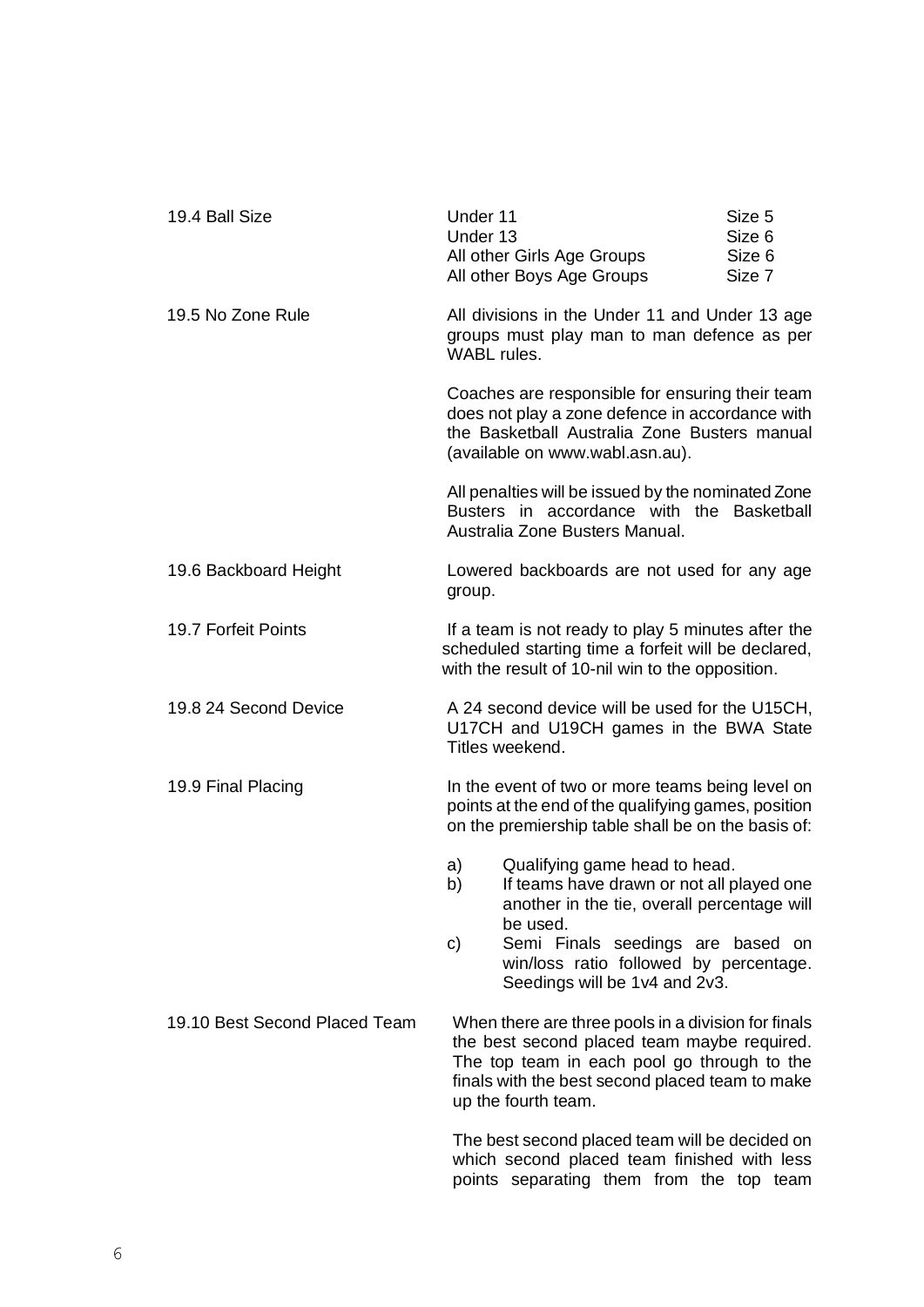<span id="page-6-0"></span>

|      |                         | (premiership points).                                                                                                                                                                                            |
|------|-------------------------|------------------------------------------------------------------------------------------------------------------------------------------------------------------------------------------------------------------|
|      |                         | If tied, head to head record against the<br>respective top teams will decide second top team<br>overall (narrowest losing margin).                                                                               |
|      | 19.11 Clearance/Permits | Players changing associations must follow the<br>WABL Rules in relation to clearances.                                                                                                                           |
|      |                         | No player may participate in the BWA State<br>Championships without obtaining a fully<br>completed clearance form from Basketball WA.                                                                            |
|      | 19.12 Appeals/Protests  | All appeals, or protests must be in writing and<br>accompanied by a \$100.00 cash bond within 10<br>minutes of game conclusion.                                                                                  |
|      |                         | Teams may only appeal at the conclusion of a<br>game. Refusal to take the court during an active<br>game will result in forfeit.                                                                                 |
|      |                         | Protests must be lodged with Basketball WA at<br>the front desk. During this process, all Basketball<br>WA staff must be approached in a calm and<br>respectful manner.                                          |
|      |                         | The bond is repayable if the appeal upheld.                                                                                                                                                                      |
|      |                         | Basketball WA decisions are final.                                                                                                                                                                               |
|      | 19.13 Code of Conduct   | A "Code of Conduct" for players, parents and<br>Officials will be adhered to for all teams in the<br>Championships. Associations entering teams will<br>be responsible for the behaviour of their<br>spectators. |
|      |                         | BWA State Championships adopt the Zero<br>Tolerance Policy (www.wabl.asn.au).                                                                                                                                    |
|      |                         | Players, team officials and spectators not<br>abiding by the Code or Policy will be asked to<br>leave the stadium.                                                                                               |
|      | 19.14 Mouthguard's      | All players must wear a mouthguard to participate<br>in the Championships.                                                                                                                                       |
| 20.0 | <b>Tribunals</b>        | Any alleged charges as a result of a report lodged<br>by an official at the BWA State Championships                                                                                                              |